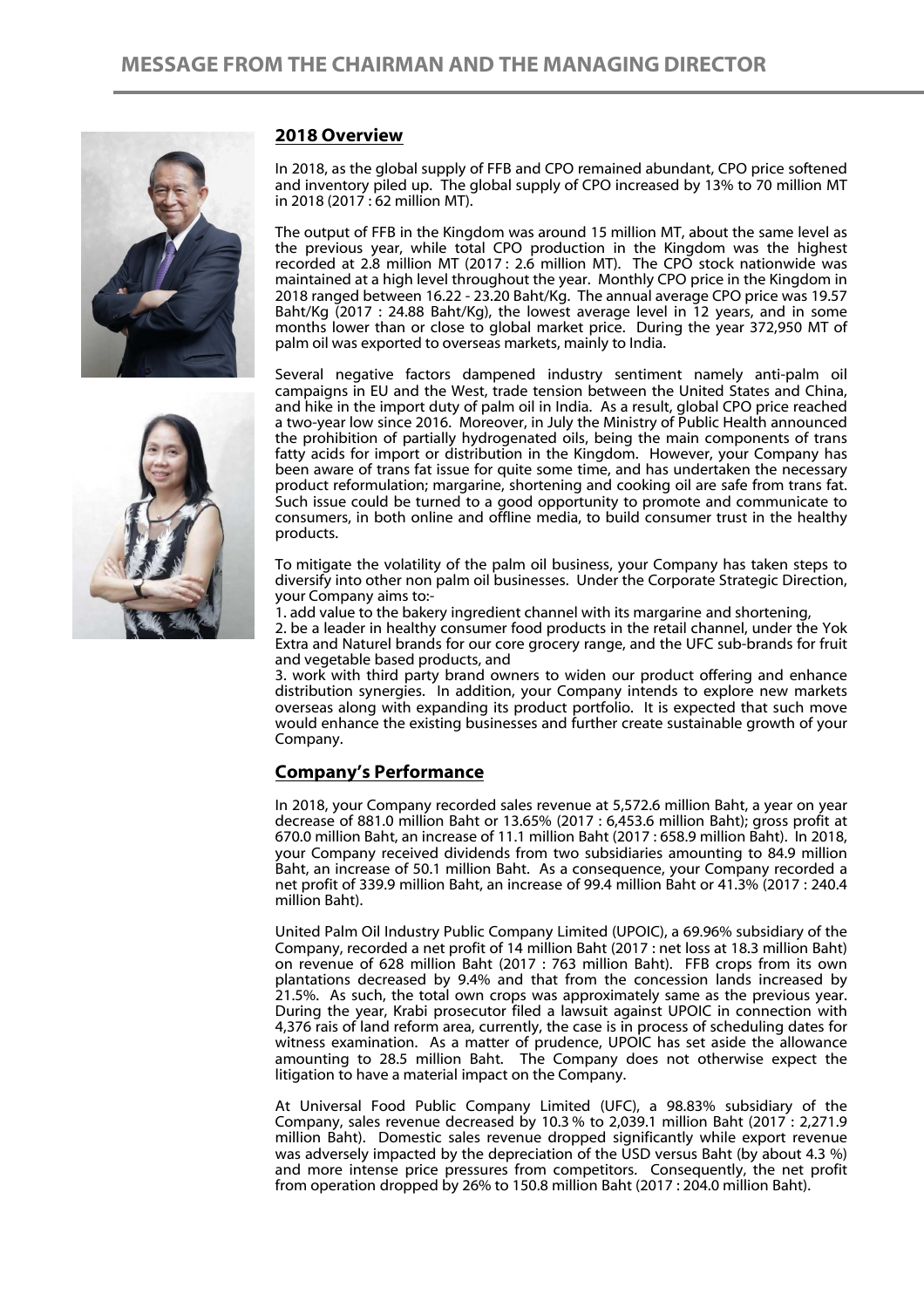Overall, the consolidated net profit decreased from 400.8 million Baht in 2017 to 388.3 million Baht, or a decrease of 3.12%.

### **Production and Investment**

Your Company is committed to ensure compliance with the international standards of quality and safety, and to establish operating principles through continuous training and development of working process and operating procedures. In 2018, your company qualified for the new version of ISO 9001 (Version 2015) from Management System Certification Institute (MASCI). This will facilitate your Company to achieve significant gains in terms of quality, operational efficiency and customer satisfaction.

Furthermore, to maximise production efficiency, in Q2/2018, its Bangpoo refinery completed major maintenance for blowing machine, packing line and label machine.

UFC invested in the color sorter machine and robot for carton palletising at its Lampang plant. This will reduce labour costs and increase productivity. All projects were completed and operational in 2018.

#### **Marketing**

 $\overline{a}$ 

Over the past few years, health and wellness concerns continue to increase steadily. With greater awareness that what we consume affects our bodies from the inside out, consumers are placing more importance on their nutrition. .

As a leader in the vegetable oil market under the "Yok" brand, your Company has moved forward by expanding the line of Naturel healthy product to include "Corn oil", better choice for health conscious consumers, good for health and suitable for all menus.

At the same time, products under the Margarine and Shortening segment have been developed to meet the needs of small to large customers. In 2018 we launched the new Margarine Zest Gold (fresh butter flavor formula) in the bucket packing size of 2 kg. being easy to use under the concept "Convenience and Easy". Without trans fat but good taste, the product is value added highlighting Zest's leadership in the market segment.

We continue in our marketing communications and campaigns via several media channels including radio, printed matter, and online, with a focus on providing knowledge regarding the wise consumption of fats and building confidence that your Company's products are free from partially hydrogenated oils and as such safe from trans fat.

In doing so we are reaffirming that your Company's products are harmless for consumers, and the importance we have placed on product quality and food safety over the past 40 years.

#### **Responsibility to Community, Society and the Environment**

Besides conducting the business with integrity, your Company recognises the importance of community, social and environmental responsibility. In September 2018, your Company was granted Carbon Footprint Certification for products under the "Yok", "Yok Extra" and "Naturel" brands at the 100 Hearts Effort to Reduce Global Warming Event, organised by Thailand Greenhouse Gas Management Organization (Public Organization). Your Company is committed to play its part in helping to reduce greenhouse gas emissions in every stage of production. This award is another step in reaffirming its leadership in the palm oil business, along with our commitment to the principles of sustainability.

Furthermore, in Q2/2018, your Company qualified for the new version of ISO 14001 certification (Version 2015) from Management System Certification Institute (MASCI) that can assure that environmental management system meets international industry standards.